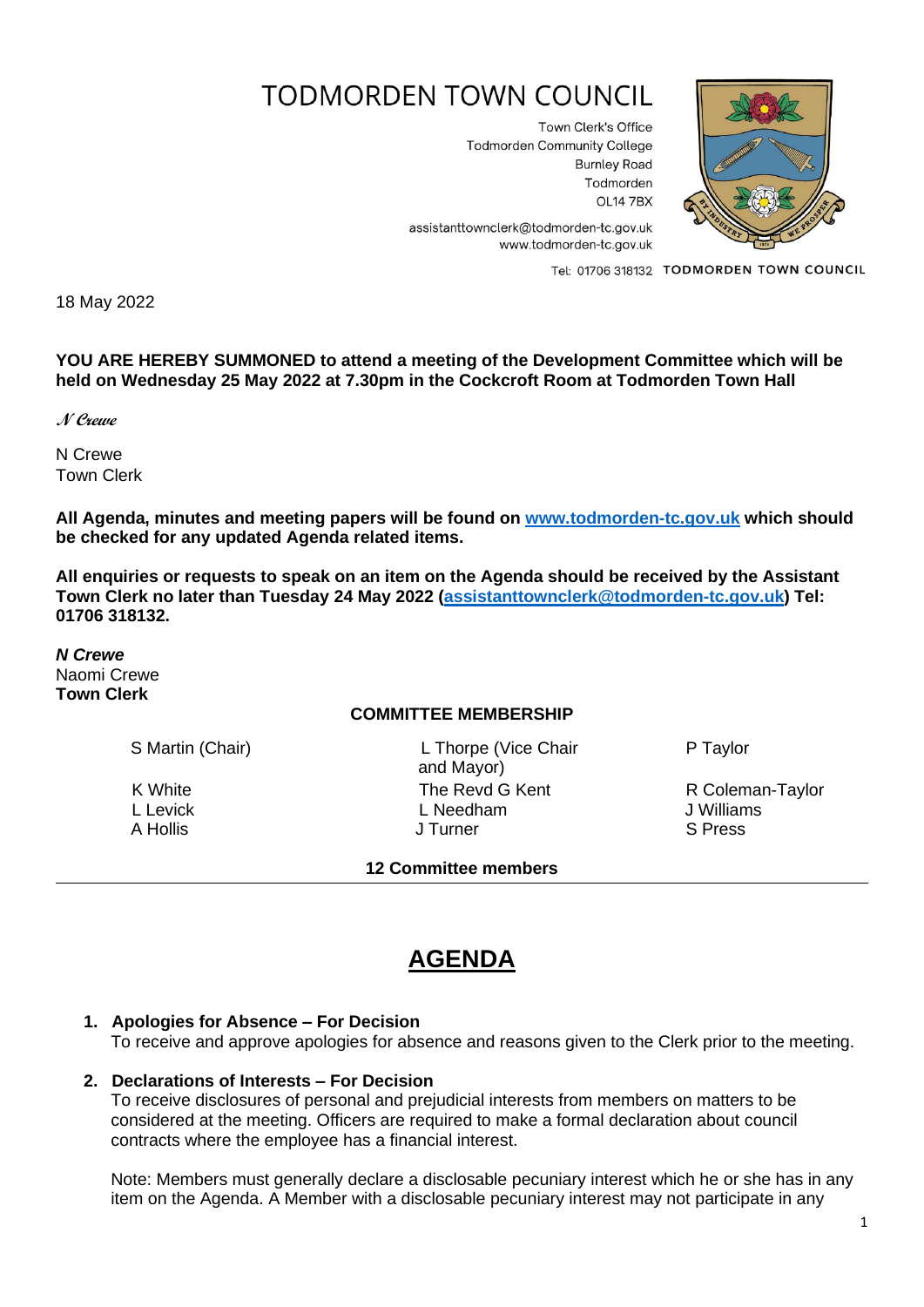discussion of the matter at the meeting and must not participate in any vote taken on the matter at the meeting. In addition, the Council's Standing Orders require a Member with a disclosable pecuniary interest to leave the room where the meeting is held while any discussion or voting takes place.

#### **3. Public Participation – For Decision**

To adjourn the meeting to allow members of the public to make representation on the business of the agenda for the meeting.

Note: No resolutions can be under public participation

#### **4. Minutes – For Decision**

To approve the draft minutes of the Development Committee meetings held on 2 March 2022 (previously circulated).

**5. Exclusion of Press and Public** - **Public Bodies (admission to meetings act 1960) - For Decision**

To consider and confirm any agenda items that require the exclusion of the Press and Public in accordance with the Public Bodies (Admissions to Meetings) Act 1960 for matters appertaining to confidential or exempt information.

**6. Neighbourhood Plan – a Presentation from Colin Hill, Project Manager** To provide an update on progress with the Neighbourhood Plan

#### **7. Comments on Planning Applications – For Decision**

To submit comments on the planning applications received from Calderdale Council.

| <b>Item</b><br>no | <b>Application</b><br><b>Number</b> | <b>Address</b>                                                                                 | <b>Purpose</b>                                                                                                                                       |
|-------------------|-------------------------------------|------------------------------------------------------------------------------------------------|------------------------------------------------------------------------------------------------------------------------------------------------------|
| 7a                | 22/00319/HSE                        | 5 Shaw Wood Avenue<br>Todmorden<br>Calderdale<br><b>OL14 6DD</b>                               | Erection of single storey side and rear<br>extension and conversion of loft to<br>habitable use following the demolition<br>of existing side garage. |
| 7b                | 22/00320/FUL                        | <b>Land Adjacent Mount</b><br>Zion Graveyard<br><b>Burnley Road</b><br>Todmorden<br>Calderdale | Five dwellings with associated parking<br>and landscaping                                                                                            |
| 7c                | 22/00148/FUL                        | <b>Victoria Works</b><br>Salford<br>Todmorden<br>Calderdale<br>OL14 7LF                        | Storage building                                                                                                                                     |
| 7d                | 22/20049/TPO                        | <b>Tree Tops</b><br>7 Dale Avenue<br>Todmorden<br>Calderdale<br><b>OL14 6BA</b>                | Remove competing stems (Tree<br>Preservation Order)                                                                                                  |
| 7e                | 22/00167/LBC                        | Crab Apple Farm<br>Stoney Royd Lane<br>Todmorden<br>Calderdale<br><b>OL14 8EP</b>              | Incorporation of store/barn to create<br>living space, ancillary to existing<br>dwelling (Listed Building Consent)                                   |
| 7f                | 22/00166/HSE                        | Crab Apple Farm<br><b>Stoney Royd Lane</b><br>Todmorden<br>Calderdale<br><b>OL14 8EP</b>       | Incorporation of store/barn to create<br>living space, ancillary to existing<br>dwelling                                                             |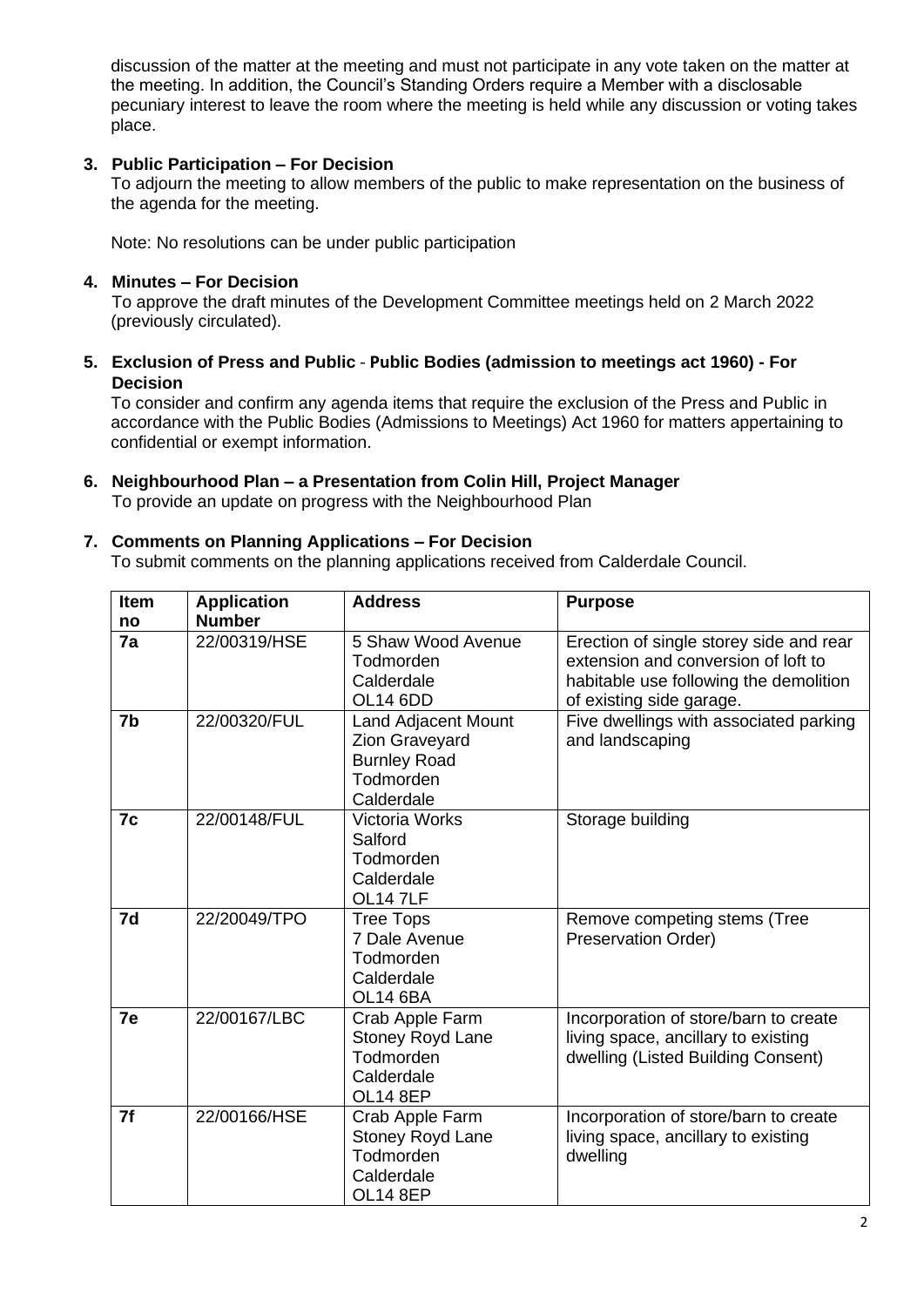| 7g             | 22/20065/TPO | Cloughside<br><b>Hole Bottom Road</b><br>Todmorden<br>Calderdale<br><b>OL14 8DB</b>                   | Fell three trees (Tree Preservation<br>Order)                             |
|----------------|--------------|-------------------------------------------------------------------------------------------------------|---------------------------------------------------------------------------|
| 7 <sub>h</sub> | 22/20035/TPO | Land North Of<br><b>Cloughside House Peel</b><br>Cottage Road Walsden<br><b>Todmorden Calderdale</b>  | Fell two trees (Tree Preservation<br>Order)                               |
| 7i             | 22/00193/LAA | <b>Todmorden Sports</b><br><b>Centre Ewood Lane</b><br><b>Todmorden Calderdale</b><br><b>OL14 7DF</b> | Installation of air source heat pump,<br>new substation and metal housing |

#### **8a. Correspondence Concerning Previous Planning Applications - For Information**

To receive a verbal update.

#### **8b. CMBC Decisions for Planning Applications Where Todmorden Town Council has been Consulted**

To receive written update

**9. Outstanding and Completed Issues Registers, Including Paths and Obstructions – For Information**

To receive updates about blocked paths and obstructions as well as the Outstanding and Completed Issues Registers

- a. Blocked paths and obstructions
- b. Outstanding Issues Register
- c. Completed Issues Register
- **10. Roadworks in Todmorden – For Information**

To provide a verbal update

**11. Flood Emergency Planning – For Decision**

To receive written update.

#### **12. Flooding Related Issues – For Information**

To provide verbal update on flooding issues in Todmorden.

- a. Planning Application for Derdale St
- b. Sandholme Mill

## **13. The Status of Traffic Issues in Cornholme – For Information**

To receive a verbal/written update about actions concerning traffic issues in Cornholme.

## **14. Speeding on Stansfield Hall Rd**

To receive verbal/written update.

- **15. Centre Vale Park – for Information** To provide written update from Cllr P Taylor.
- **16. Tipside – For Information** To receive update
- **17. Hollins Mill – for Information**